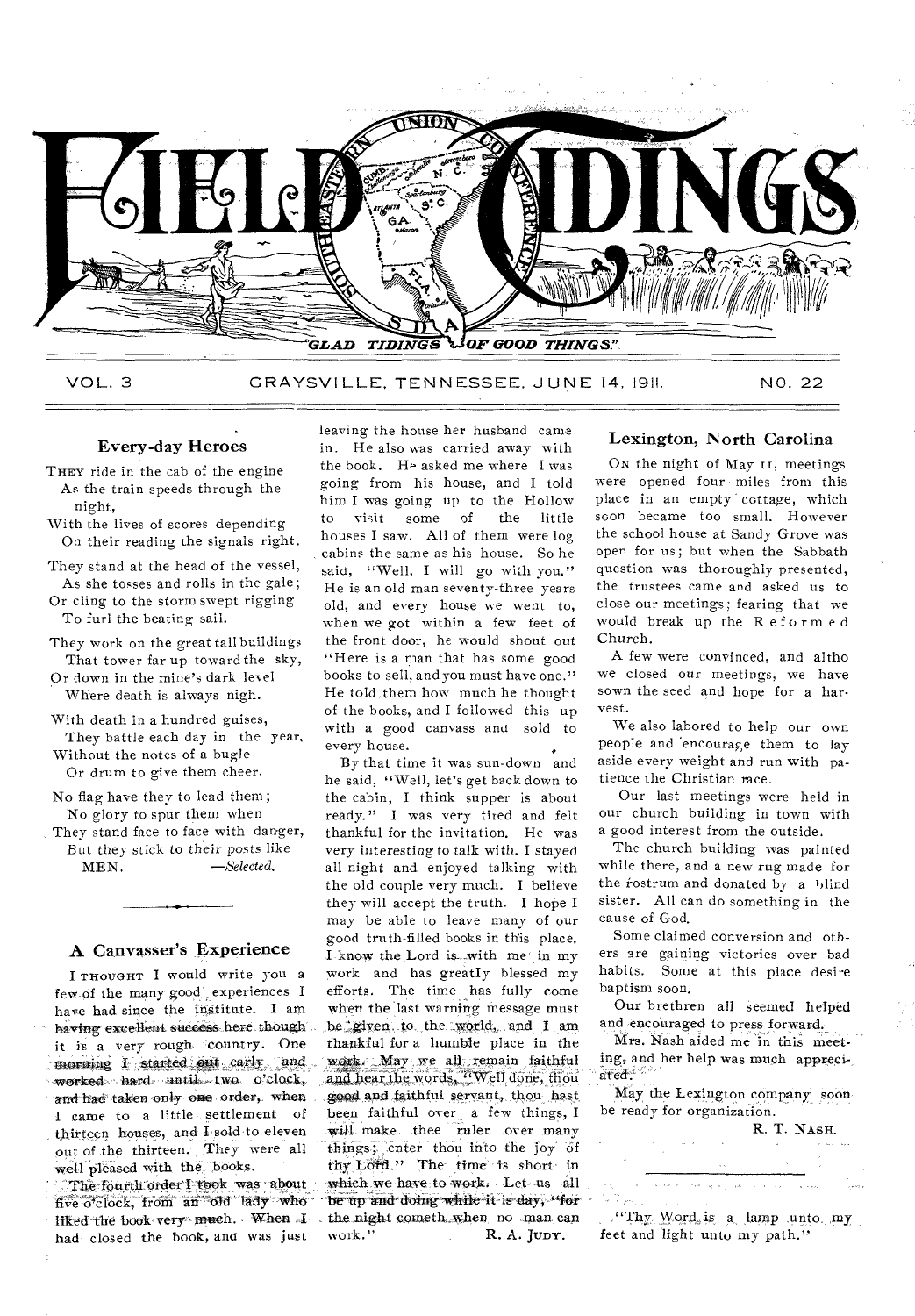### **Florida Items**

A TENT effort is being conducted at Zephyr Hills by Elder C. V. Achenbach.

Elder Walter Bird is conducting the second tent effort of Jacksonville, and while the rains have hindered much in the work, yet a fair attendance is reported.

The brethren at Jacksonville report two more to be baptized the coming Sabbath and to unite with the church there.

Elder Parmele who has been spending a few days at home holding some committee meetings and attending to matters in connection • with the work, returns to Jacksonville this week.

Elder John Manns reports a good interest at the meetings being held in Jacksonville for the colored at this time. Several have taken their stand for the truth.

A summer school will be held again this summer at the sanitarium school house. The date for this school is August 28 to September 28. Professor Hiatt's services are expected, and all teachers as well as prospective teachers, should plan for the benefits to be derived from this meeting.

The date of the Florida campmeeting which was previously announced in these columns has been changed to September 28 to October 8. Let all make early plans to attend the campmeeting.

Grandma Bird who has been spending some weeks at the home of Elder Walter Bird near the sanitarium, has gone to spend the summer with friends in New Jersey where she spent her childhood and early days-May she have a safe trip and a pleasant visit with old time friends is the wish of all.

Brother and Sister W. H. Hall have sold their place in Bartow. This summer they- will visit their daughter ,Sister Green, in Michigan, and in the fall go to California and make an extended visit to their daughter there. While the Bartow church regret the loss of Brother and Sister Hall, they are consoled in the fact that Brother and Sister Wismer of Penn., have bought their place and will soon be with them

and be a strength to the church there.

Dr. **J.** E. Caldwell of the Florida Sanitarium, left this week for Rochester, Minn., to spend a few weeks in postgraduate work. Dr. Gregorywho, has lately returned from his work in Guadalajara, Mexico, and come to Florida, will fill the vacancy made by Dr. Caldwell's absence. A little later this summer Dr. Lydia Parmele will take a trip north for postgraduate work.

The school term at Ft. Ogden has closed, and Professor B. D. Gullet has gone to Jennings Lake to conduct a summer term of school there. The church at Jennings Lake have completed their school house. Professor Gullet will also conduct some meetings in their church for the benefit of the public. His services for the church, as well as the school, will be much appreciated as they have had no ministerial help for some time.

#### **With the Dixie Church**

BROTHER Fulbright and myself have spent one week with the Dixie church, conducting meetings every day. The Lord has been with us; two members were added to the church. Two were baptized.

The largest Sabbath-school collection ever taken at one t i m e, was received Sabbath. The amount was five dollars. This school has placed the therometer at twenty dollars for the present quarter, and it is ahead a little with two months gone. It does us good to see the hearty support our churches are giving to the world wide-work,

As far as I know, all the sisters have agreed to give their Sabbath eggs to missions. Some have handed in liberal amounts already. We are glad to know that this plan is taking well with all our people, and we look for a bleseing to follow. Save your Sabbath eggs and send in with other remittances stating that it is Sabbath-egg money. We desire to keep this amount separate.

The FIELD TIDINGS man got the last paragraph of my last report mixed a little. **I** said, "Do not forget that the mid-summer offering will be taken the first Sabbath in July. Remember the urgent calls from many countries."

This call gives us another opportunity to manifest our love and support of the work of promulgating the last message of love to a dying world. These calls will soon close and the opportunity to transfer our earthly treasure to the eternal world will be past. Let us work while it is day, for night cometh. May not this offering be the largest in the history of our conference.

C. B. STEPHENSON.

### **South Carolina**

To My Brethren of the S. C. Conference:

As the days pass rapidly by I am remineded that the time for our annual campmeeting is drawing very near; and I am wondering if all our brethren and sisters in this conference are making definite preparations to attend this gathering.

It has been decided to hold it this year at Woodruff, July 20-30. This is a central location for most of our people and in fact is so near to many that they can easily drive through.

We are expecting to have good ministerial help in this meeting. Elder T. H. Jeys, our former president; Elder F. **M.** Wilcox of Washington, D. C., and Elder C. B. Stephenson, president of the Georgia Conference, will be present to give us valuable instruction and help. We are also expecting Elder F. C. Web. ster of the New York Conference to come to our state to take up permanent work, and he will no doubt be here in ample time for the campmeeting.

We expect that many of the services this year will be of a strong revival nature, and an effort will be made for the conversion of every unconverted person upon the ground. Special meetings will be held daily for the young people and also for the children. We extend a special invitation to the young people of our state to be present at this - meeting.

Brother V. O. Cole expects to be present to labor in the interest of the canvassing work.

Now, brethren, it will cost you something to attend the campmeeting. It always means a sacrifice for us to take our families and leave

 $\boldsymbol{2}$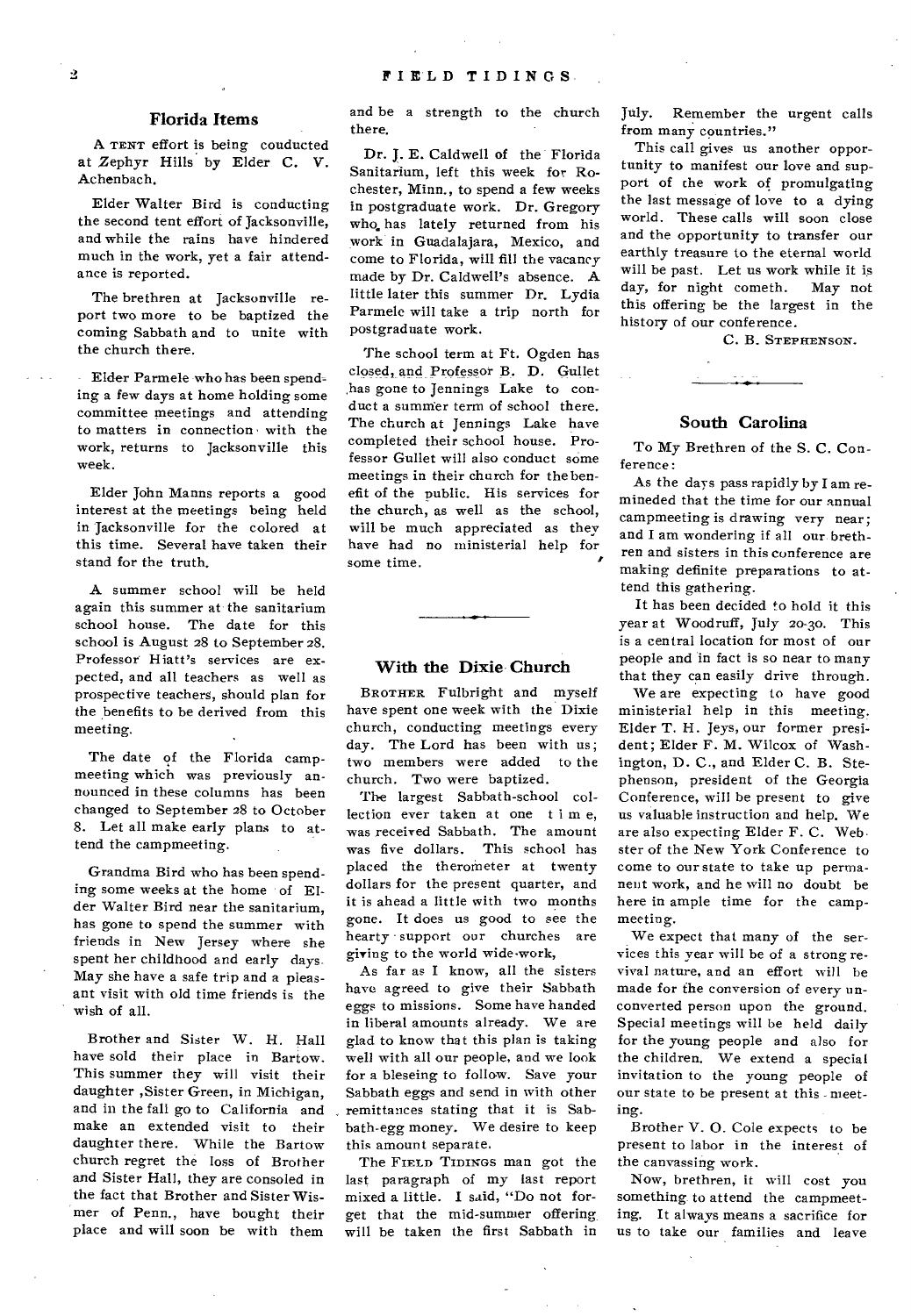**'home for this length of time; but who will say he can better afford to miss the blessings of the meeting than to make the sacrifice necessary to attend? Let us see what the Lord** *says to* **us through His servant concerning the matter.** 

**"It is important that the members of our churches should attend our campmeetings. The enemies of the truth are many; and because our numbers are few, we should present as strong a front as possible. Individually you need the benefits of the meeting, and God calls upon you to number one in the ranks of truth.** 

**"Some will say, it is expensive to travel, and it would be better for us**  to save the money and give it for **the advancement of the work where it is so much needed. Do not reason in this way; God calls upon you to take your place among the rank and file of His people. Strengthen the meetings all you possibly can by being present with' your families. Put forth extra exertion to attend the gathering of God's people.** 

**"Brethren and sisters, it would be far better for you to let your business suffer than to neglect the opportunity of hearing the message God has for you. Make no excuse that will keep you from gaining every spiritual advantage possible ...** 

**"Anciently the Lord instructed His people to assemble three times a year for His worship. To these holy convocations the children of Israel came, bringing to the house of God their tithes, their sin offerings, and gratitude. They met to recount God's mercies, to make known His wonderful works, and to offer praise and thanksgiving to His name. . If the children of Israel needed the benefit of these holy convocations in their time, how much more do we need them in these last days of peril and conflict ! And if the people of the world., then needed the light which God had committed to His church, how much** more do they need it now !... Do **not, plead an excuses, The Lord has**  need of you. He does not do His **work without the cooperation of the human agent. Go to the cam p** meeting even though you have to make a sacrifice to do so ... Angels **-who are commissioned to minister & those who are heirs of salvation will accompany you. God will do great** 

**littings** for His people." Testimonies *for the church Vol.* **6** *pages 38-40.* 

**If there are those w h o made**  pledges last vear for any of the var**ious funds of the conference a n d**  have not paid them, they should do **so before the time of the campmeeting.** 

**We have reached the time of the year when the tithe in our treasury is likely to run low, and we trust that all will be faithful in paying their tithe promptly so that this work will not be hindered for lack of means.** 

**Our ten-cent-a-week donations to missions should not be neglected. Last year our conference fell behind on this fund, but let us this yea r come to the front and make up the full amount. Surely ten cents a week is not much to give for the advancement of the third angel's message in the fields beyond.** 

Faithfulness is what the Lord re**quires of all of us and I pray God that when the work is all over and the last soul won to Christ, we may all hear from the lips of the Saviour the words, "Well done, thou good and faithful servant, .. . enter thou into the joy of thy Lord."** 

**W. H. BRANSON.** 

### **South Carolina Items**

**AFTER spending a few days at his home in Cherokee, W. K. Turner has returned to Atlanta to continue treatment at the sanitarium,** 

**Elder and Mrs. F. C. Webster of Rome, N. Y., are now in Greenville**  assisting with the tent meetings. We are glad to thave these experi**enced workers with us and feel sure that all join, in giving them a hearty welcothe to permanent work in our conference**, and the second inter-

Mrs. I. N. Bartholomew who has been visiting at the home of her **fither-in-law, F. N. BartholonieW of damPobello, since January, has re**turned to her home in Washington, **D. C.** concern with a community

Brother A. H. Eyers is in Wood-**Tuff helping to care for Brother " sagwingle who is seriously ill with ty:**  phoid-fever. Recent reports tell of **improvement.** 

 $W$ e are sad to hear of the death of  $\sim$ **Helen Crum, one of the Lincolnville Company, on May to. She was a daughter of Sister Lela H. Williams.** 

## **North Carolina Items**

**A BEAUTIFUL ground at High Point has been secured for the campmeeting, and everything points toward a very favorable opening for our annual encampment August 3-13.** 

**Elder W. L. Killen has gone to Watauga County to hold meetings at points where there is an interest, and the people are calling for a minister.** 

**Our canvassers took orders for \$1830.50 worth of books during the month of May. This is certainly a good record, and we should be very thankful to the Lord for the prosperity that has attended this branch of the work.** 

**The tithe received for the first eleven months of the present conference year is a little more than \$500.00 greater than for the corresponding period last year. Those who have faithfully returned to the Lord his own in tithes and offerings, have been blessed and will rejoice to know that they have a part in advancing the work.** 

**From a recent letter received from one of our canvassers in the field, we take the following: "The Lord is truly blessing. Last week he blessed me in a wonderful way. I cannot count his blessings. I asked Him Thursday to help me take eighty dollars worth of orders that day, and when it was time to quit, I found lodging at the home of** ,**a gentleman who, after letting me show him the book, gave me an order for two full morroco for himself.**  and one for his son, so that made **ninty five dollars and fifty cents, in- .cludimg helps, and one "Ministry —rearing", sold for cash." Are there**  not others who feel like having a part in the canvassing work?

Elder Nash, having been shut out of **theschool house, was obliged to close his meetings near Lexington. We, 'Ras gone to**. **La**. **Grange to follow**  `li **e Work there, and later will return -to-Greensboro to hold a series dr meetings in the suburbs of that city.**